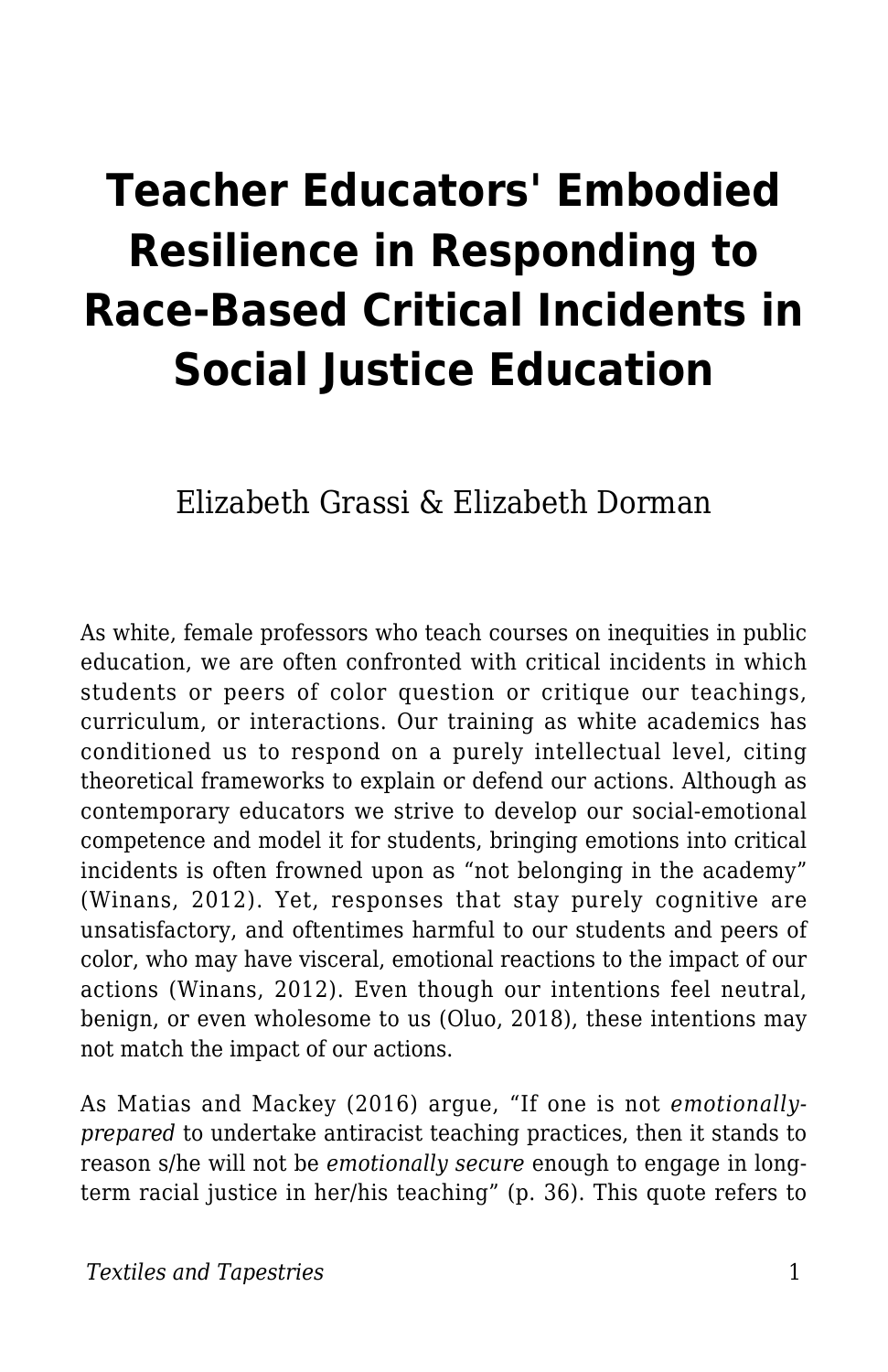prospective teachers; however, the argument applies to professors as well, especially those who claim to be committed to social justice.

As seen in the literature, emotions live not just in our minds and hearts but in our bodies. As Forgasz, Berry, and McDonough (2014) note, "our embodied emotions are both physical responses to and experiencing producers of our experience of the world…we can arrive at a kind of self-knowledge and self-understanding from the internal vantage point of bodily response" (pp. 82-83). Embodiment practices can not only help us access this self-knowledge and selfunderstanding but can help us build resilience to stay present with the emotions as they arise in critical incidents.

Our students and peers of color look to us to hold space and bring emotional responses to issues of deep oppression and racism. As Winans (2012) states in her argument for an embodied critical literacy, "Emotions play an important role in all teaching and learning settings: what we learn is bound up with the embodied experience of how we learn. Yet the significance of emotions in learning is particularly evident in classes that engage critically with difference, power, and privilege" (p. 151).

But an emotional response requires an "embodied resilience," an ability to turn toward the difficult and truly acknowledge and feel the impact of the students' or peers' responses, without first resorting to patterns of intellect and academic background to lessen the impact and reject feelings of inadequacy, shame, or guilt (DiAngelo, 2011). "Whites have not had to build the cognitive or affective skills or develop the stamina that would allow for constructive engagement across racial divides" (DiAngelo, 2011, p. 57).

Drawing from the contemplative practices of "sitting with difficult emotions" and "turning toward difficulty" (Kabat-Zinn, 2003; Nhat Hanh, 2011; Williams, Teasdale, Segal, & Kabat-Zinn, 2010), and the critical emotional literacy practices used "to explore how emotions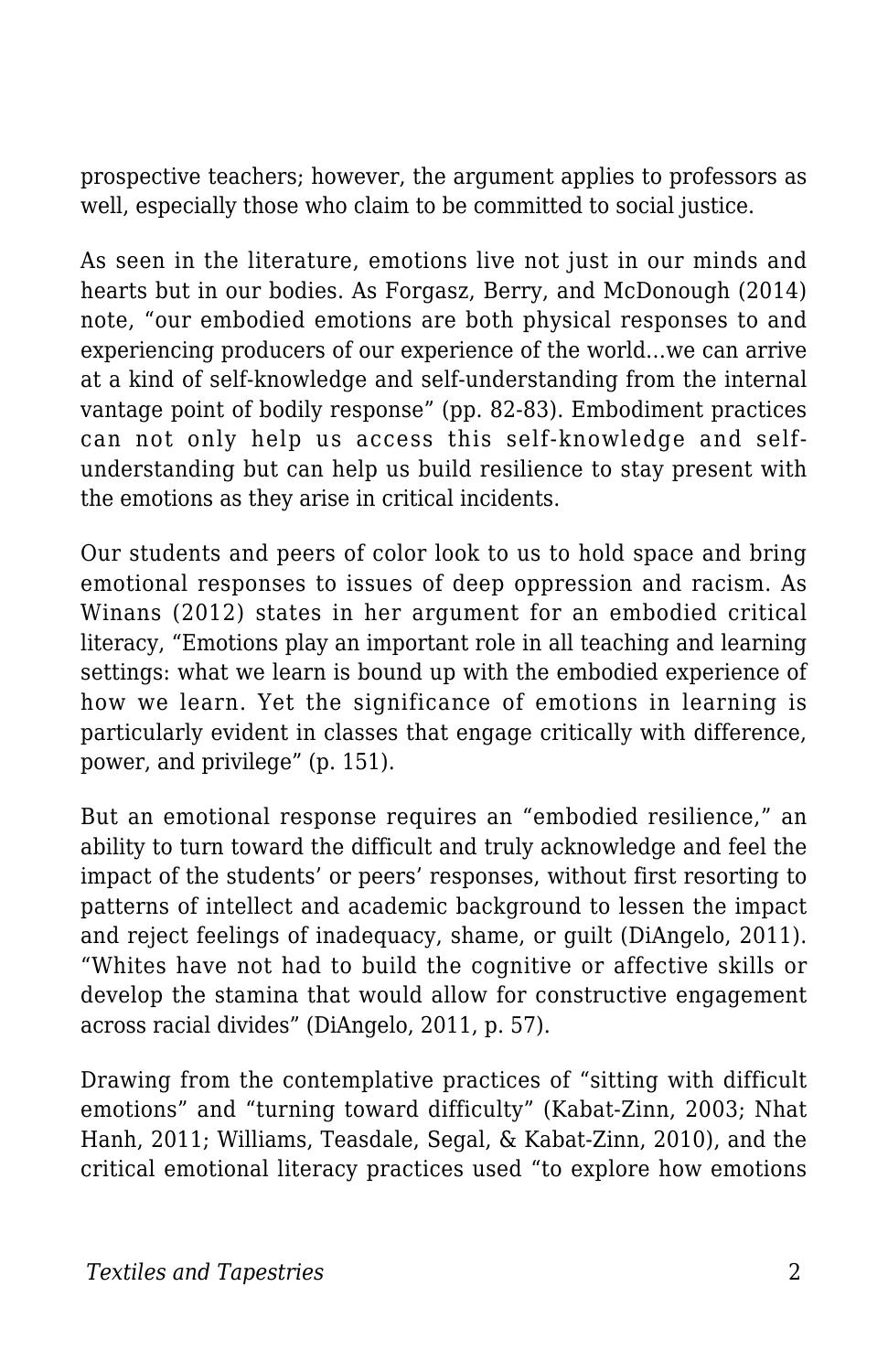connect embodied learning experiences to social structures and belief systems, past and present," (Winans, 2012, p. 151), we expand upon the intellectual framework of "white fragility" (DiAngelo, 2011) and "white privilege" (Kendall, 2013) to propose a practice of *embodied resilience.* Using embodied resilience, white professors develop skills to respond to critical incidents with both intellect *and* emotions. If interactions around race and privilege are kept at the cognitive level, white educators will not build resilience for the inevitable emotional pain and discomfort that accompanies this work (DiAngelo, 2011; Winans, 2012).

Contemplative literature and critical emotional literacy practices would argue that any work around critical incidents involves both the intellectual thoughts and the emotional feelings (Kabat-Zinn, 2003; Nhat Hanh, 2011; Williams et al., 2010, Winans, 2012). By focusing on one and not the other, we miss opportunities for true growth away from causing unintentional harm, for gaining resilience for facing the difficult, and we may possibly encourage a continuation of white fragility.

In this self-study, two white, female experienced U.S. teacher educators analyze critical incidents in which our responses were not adequate and did not exhibit "embodied resilience." We outline two of these critical incidents in case study format, describe our initial responses, and utilize self-study methodology and contemplative practices to discuss and analyze the case studies and connect them to current literature. Through the critical friends process, including the active use of contemplative practices in all meetings, we developed a framework of "embodied resilience" for responding to future critical incidents.

# **Aims/Objectives**

Research questions: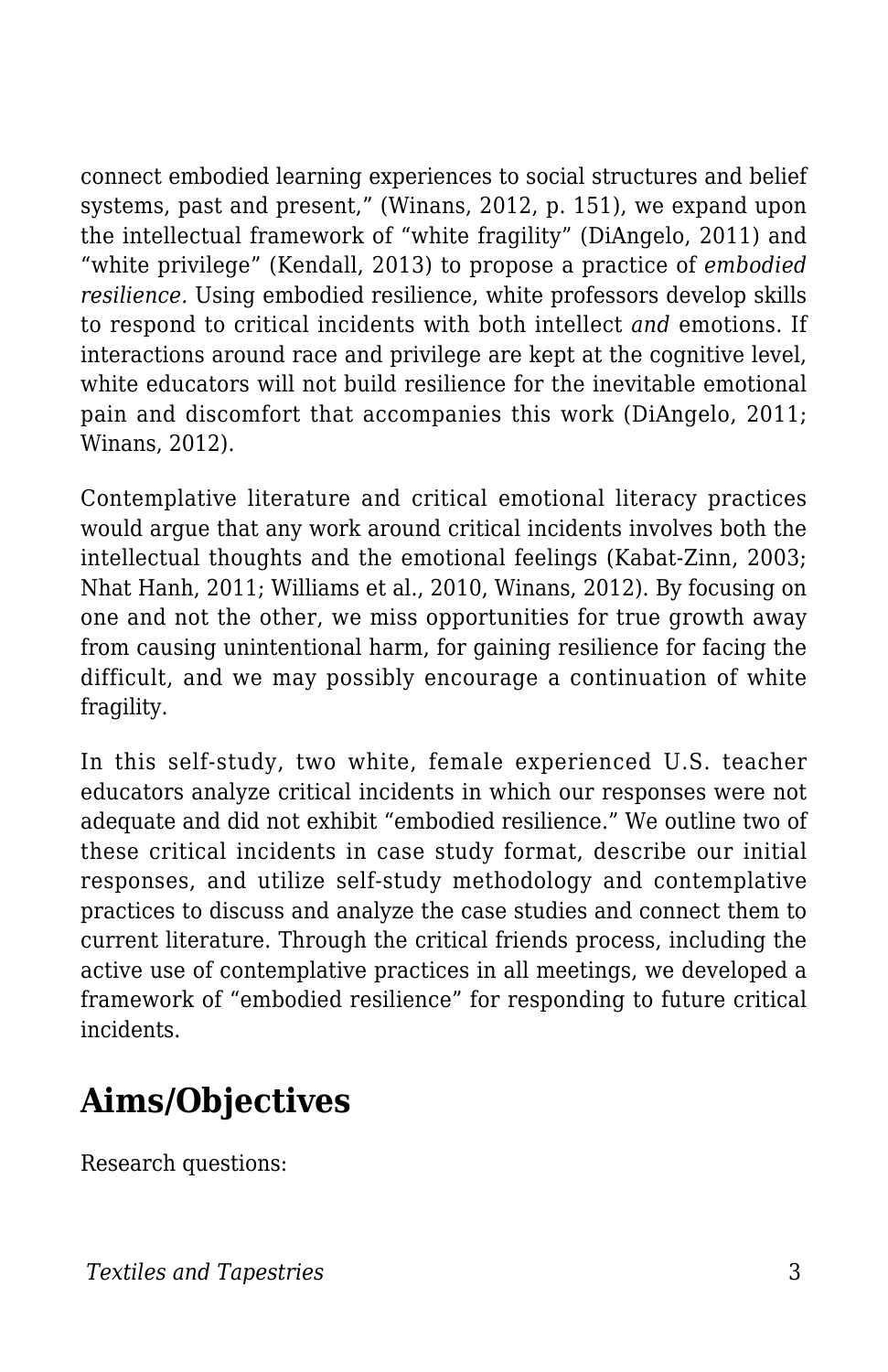- What have we learned from critical incidents that illuminate our conditioned blind spots as white professors?
- How might we use contemplative practices to develop an embodied resilience to appropriately respond to moments of tension/critical incidents involving race and privilege that arise as part of our social justice efforts?

### **Methods**

This chapter incorporates the traditional self-study elements codified by LaBoskey (2004):

- 1. Self-initiated and improvement aimed: This self-study was initiated by the professors involved in the case studies as a way to examine our reactions to critical incidents, explore the connection of our reactions to literature, and discuss more appropriate ways to engage.
- 2. Interactive: We met weekly for a year to discuss the critical incidents recorded in journal entries and explore their relationship to current literature.
- 3. Multiple qualitative methods and trustworthiness:
- a. Frequent journaling about critical incidents involving social justice issues.
- b. Weekly critical friends discussion around the journal entries,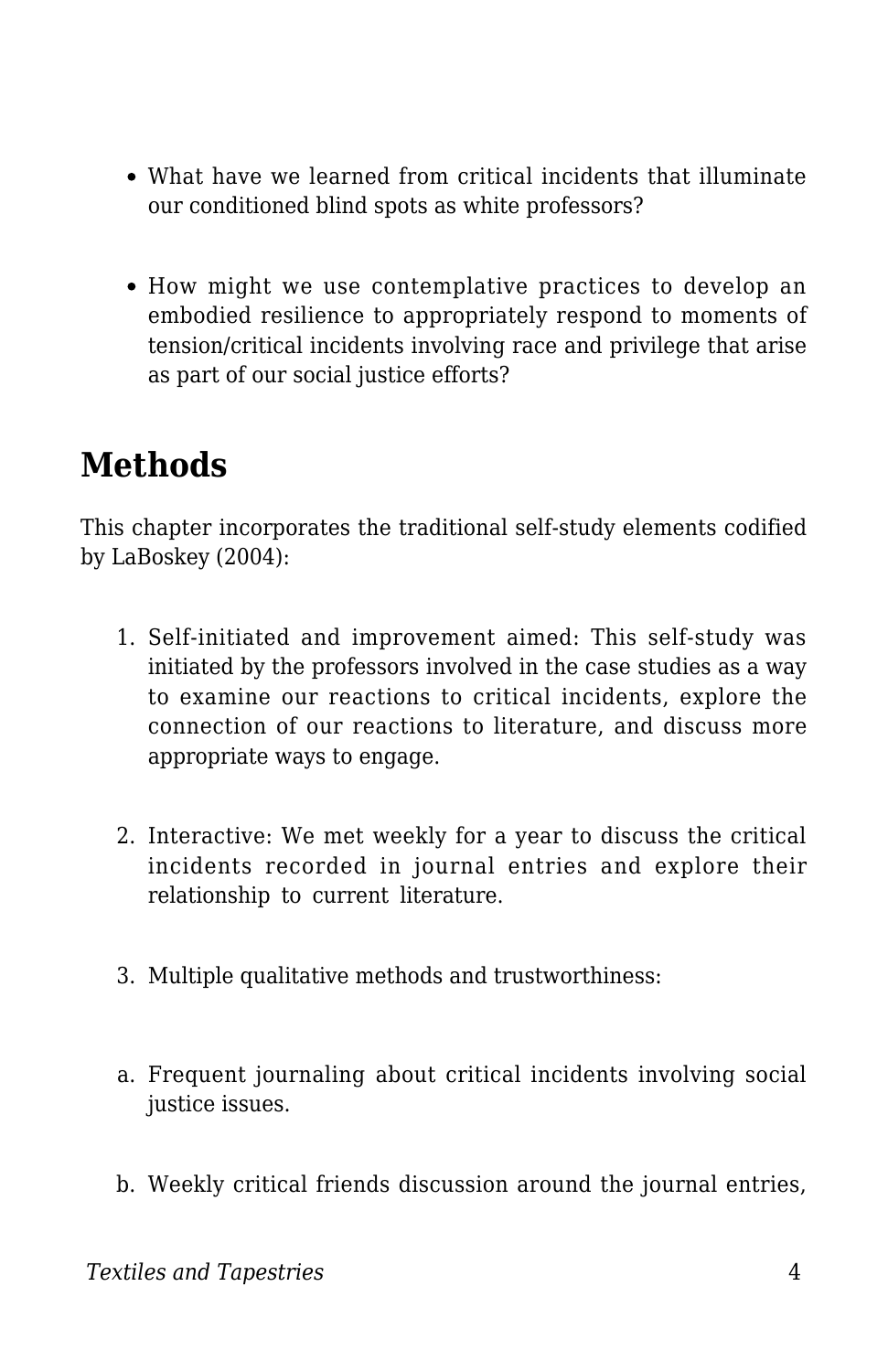the critical incidents, and related literature.

c. Weekly collaborative qualitative analysis of journal entries.

We read and reread the journal entries numerous times, looking for patterns or trends in topics that emerged across entries. These patterns were then coded and further categorized into recurrent themes (Spindler & Spindler, 1997; Spradley, 1980).

During the journal entry analysis, we employed a contemplative approach to self-study. Rather than becoming defensive, or turning away from the results of our analyses, we used contemplative practices to sit with the discomfort of the critical incidents, our initial responses, and their connection to current literature on race and privilege. Furthermore, this project reflects what Garbett, Ovens, and Thomas (2018) acknowledge: "Self-study researchers walk a fine line in having their research acknowledge the personal, contextual, and emotional nature of their work to strive for personal growth while also making important contributions to the wider research community" (p. 309).

# **Findings**

We extracted two critical incidents from the journal entries and critical friends discussions and created Case Study #1 and #2. These cases illustrate critical incidents where we did not use our contemplative practices or exhibit an embodied resilience and, as a result, were unable to see our conditioned blind spots as white professors. The analysis illustrates our use of self-study methodology to find patterns within the critical incidents, to discuss the connection of these patterns to current literature, and to reflect on how contemplative practices would have helped us engage more appropriately and authentically with the students in each incident.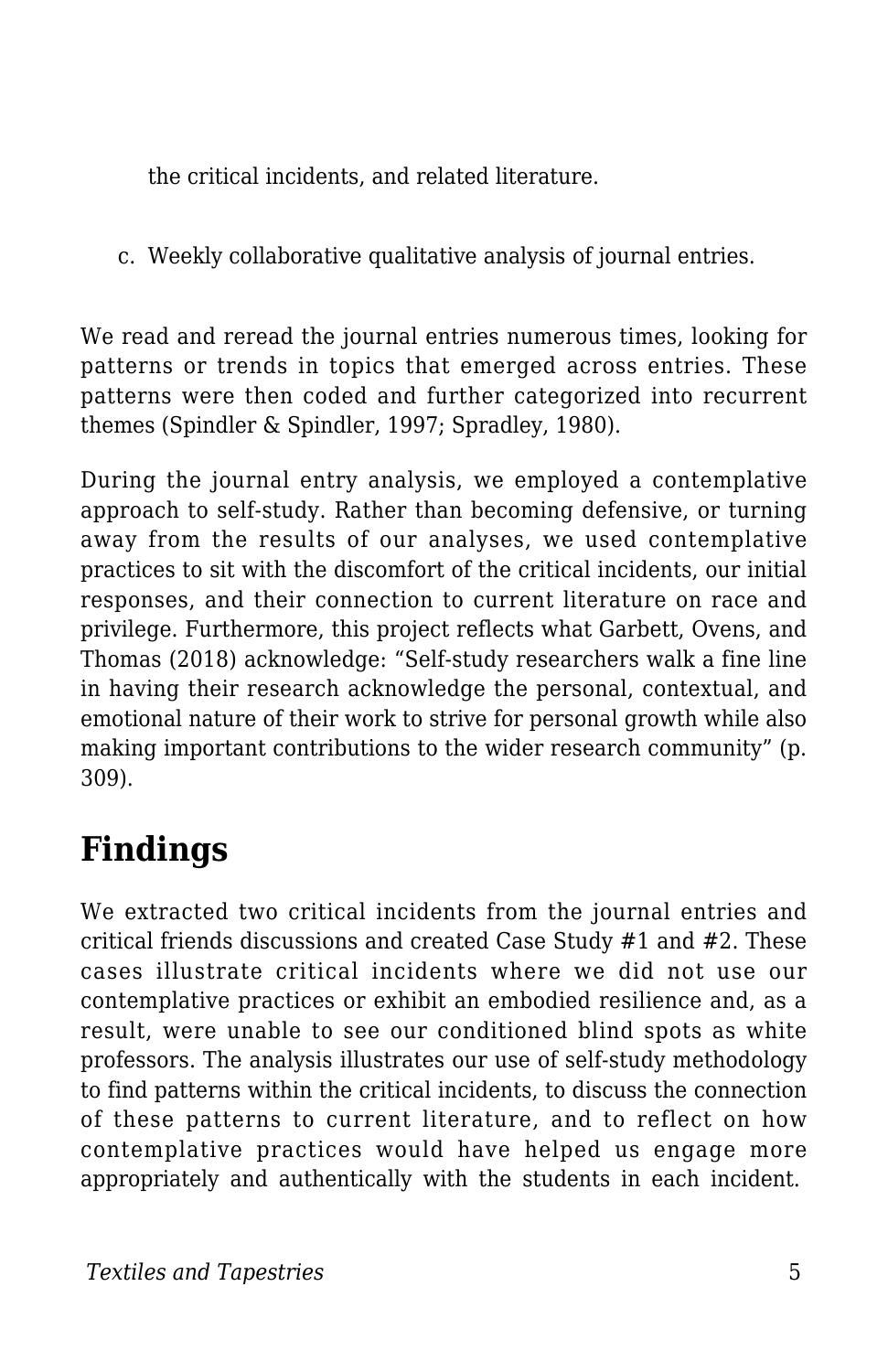#### *Case Study #1*

I am a white, female professor and I teach a course on the "isms" in public education—racism, transphobia, classism, sexism, etc. A few weeks in, the students of color from the class came to visit me in my office. They told me that they were tired of the "white people being coddled" in my course and that I needed to "teach for us [the students of color]."

My initial reaction was panic and guilt: "Oh no," I thought, "I'm not a good teacher. I thought I knew how to teach difficult topics to a diverse audience. This is my 'expertise!'" Rather than sit with these feelings and thoughts until they passed, my panic led me to "make sure I was okay." I first reached out to a friend of color. I relayed the situation in such a manner that the friend felt compelled to "comfort" me, assuring me that, "the students of color feel comfortable with you, that is why they are reaching out to you." I then reached out to another friend of color, and left a message in such a manner that they felt compelled to likewise comfort me, assuring me that, "You are doing a great job. The students would never come to you if they did not feel comfortable with you."

It was only after I was "comforted" that I felt I could reexamine the curriculum. I decided to begin the next class with a video of DiAngelo discussing "white fragility" (the moves white people make to avoid the discomfort of discussions around race and privilege). I hoped this video would prepare the white students for more critical class content. But, it was during the watching of this video that I realized that I had engaged fully in a white fragility move described by DiAngelo: a request of my colleagues of color to comfort me in my discomfort around a critical race incident. I did not have the resilience to truly listen to the students, to accept the critique, and to change my course for the better. I wanted comfort, to know I was "okay," and was unwilling to engage.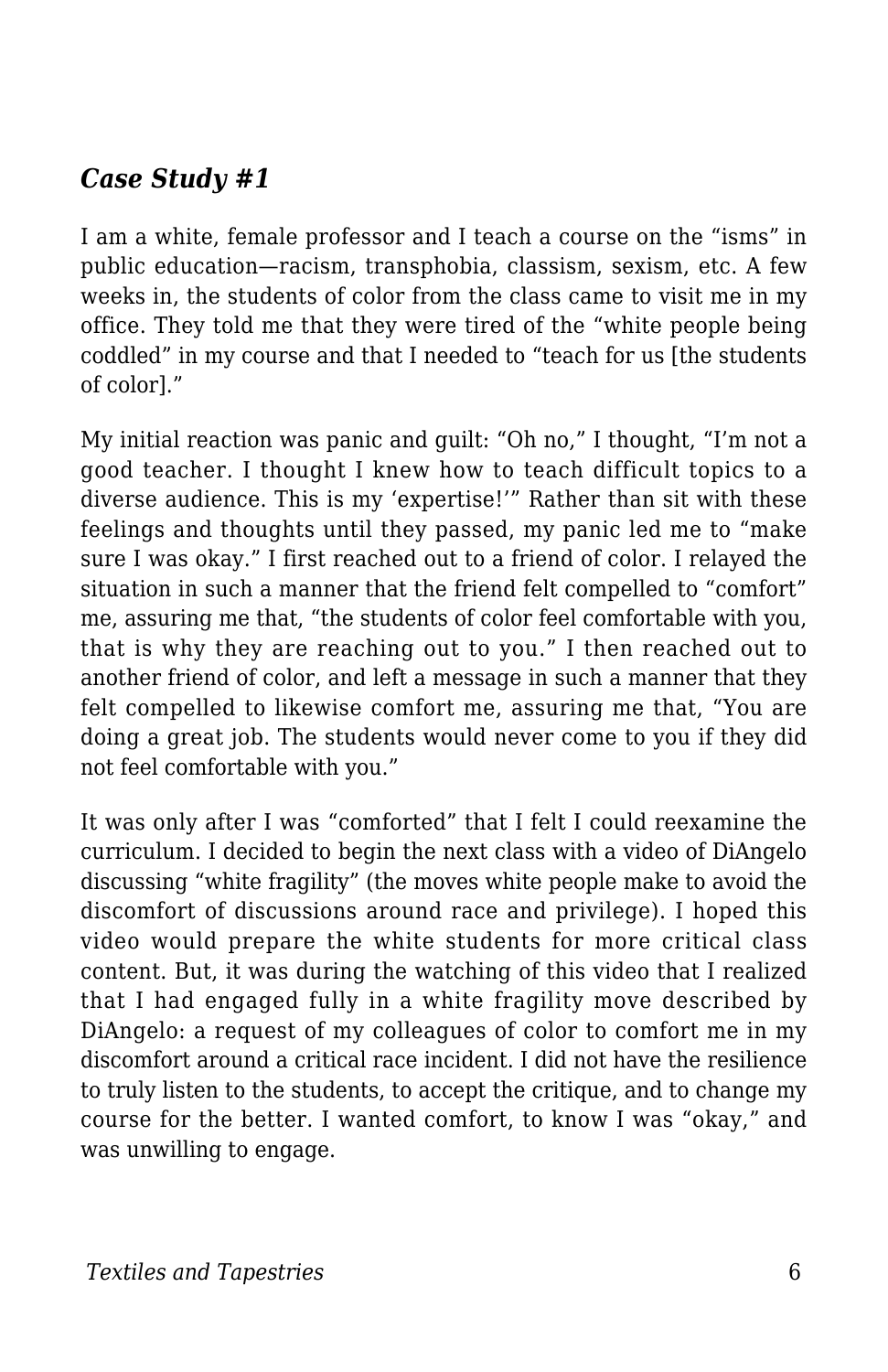#### *Case Study #2*

On the first day of class in a course on equity and diversity for prospective educators, a student of color stayed after class to tell me that they felt triggered by a prompt I had used in an interactive partner activity. I clarified to students before the activity that they were "in charge of the level of self-disclosure in this exercise," and that they were not being forced to discuss anything that felt too uncomfortable for them; passing was a viable option. The particular prompt that troubled them was, "Describe a time when one of the elements of your identity appeared to hold you back, either in your educational experience or in other areas of your life" (School Reform Initiative, n.d). I had never received negative feedback around this prompt previously, so I was confused. I expressed regret about the impact on them and invited them to come to my office to talk.

In our discussion, I learned some of their personal histories with trauma and the ongoing effects of historical trauma experienced by students of color. They said that even just thinking about responding to this prompt had caused them pain. I expressed to them again how sad I felt that an aspect of my curriculum had caused them harm. We discussed some potential modifications and differentiated ways that they could engage with the content that would hopefully reduce the possibility of inducing harm. They agreed to stay in communication with me about how things were going for them.

A few weeks passed without them turning in any assignments, although they appeared fairly engaged in class and regularly shared their insightful perspectives orally. We met in my office again, on my invitation, because I was concerned about their lack of work submission and apparent lack of reading and preparation before class. After some time of having what felt (to me) like a conversation that did not have a clear point, I told them I was still confused about what they were asking. They paused, looked at me very directly, and said, "What will you give me for my pain?"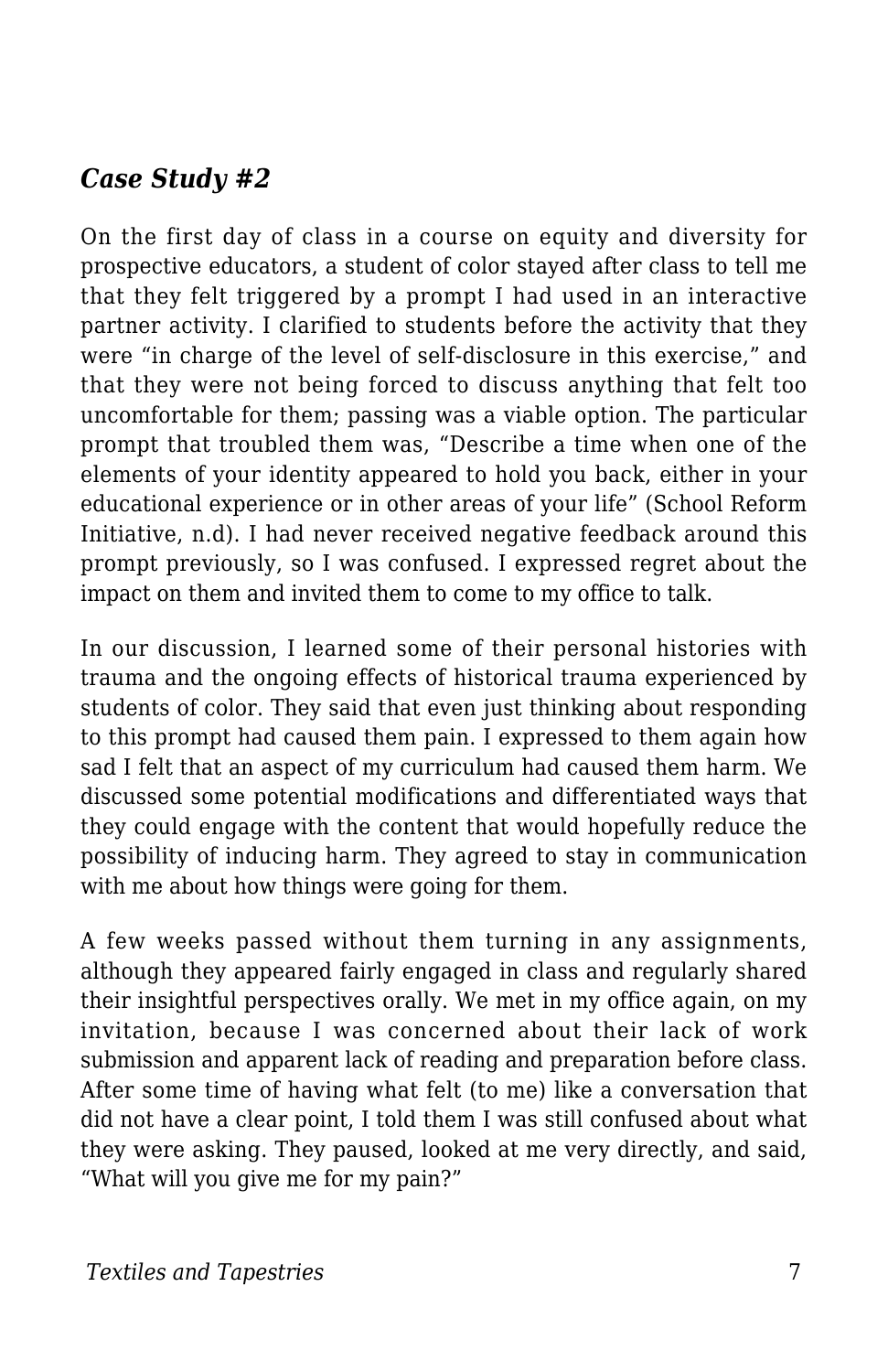I was stunned by this question. I looked at them with a completely blank, bewildered look on my face, my jaw gaping open. Eventually, I asked, "Can you help me understand what you mean? I just truly am confused and do not know what you are seeking." They tried to explain themself, and yet my bafflement continued. Eventually, I asked if they would write down their request to help me understand. They wrote, "What will you give me for my pain? Because class participation is not graded, I don't feel like my pain is being valued."

As I asked them to elaborate, they indicated, "Just from having read the titles of the assigned case studies and articles, and the prompts, I've done the emotional preparation for class. There's a deficit perspective coming from you to say I am showing up to class unprepared. I've done a lot more emotional prep than the white students who just have to read and answer prompts…I already know all about generalizations, deficit perspectives, and funds of knowledge [topics we had addressed in-class activities and assignments thus far] just from living my life." They continued to express their frustration: "I can tell you're a hard grader...Class won't be the same if I don't contribute orally. So I need this to be part of my grade...I want it on paper...The value of my input needs to be in a number. I *need* a grade for giving my oral input in class…" They then asked to be excused from all of their other late assignments, because they had personally *lived* these topics.

I kept repeating that I wanted to honor their pain, and at the same time, I needed to see evidence of their ability to synthesize multiple texts in writing. I also kept explaining to them that I had stopped giving grades/points for participation years ago because I felt like it was disadvantaging students from certain cultural backgrounds and was encouraging students to talk just to "get credit." I also shared that part of my disorientation was generated from never having had a student come to me with this kind of request. "I am just trying to wrap my brain around this," I said repeatedly.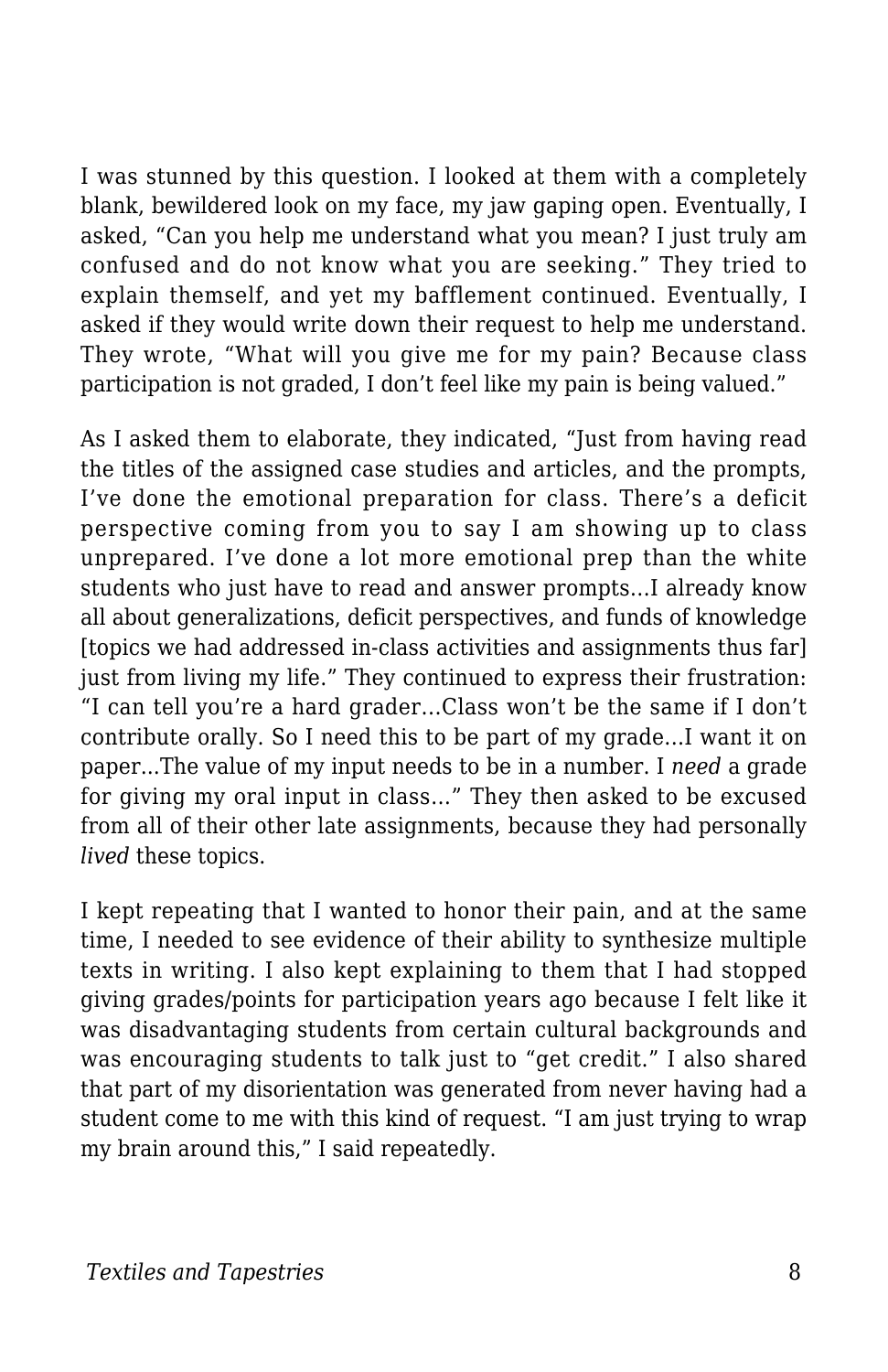Eventually, they suggested writing a substantial piece of poetry based on their responses to course topics to replace some of the other written assignments. I agreed, and we negotiated specifics about having the poetry "count" for some of their missing work. However, they kept asking to be completely excused for a few of the assignments, stating, "Class will not be the same [for others] if I do not contribute. So I *need* this to be part of my grade. I want this on paper. I don't want to take the hit in my grade for being so late." This back-and-forth went on for a while, with them insisting I needed to excuse them from the assignments in question because of their consistent, insightful oral contributions in class. I could feel myself getting irritated, frustrated, and defensive about their requests.

A tipping point in our conversation occurred shortly after I named these feelings of irritation, when they announced, "I've done enough emotional labor, and I'm not getting the response I want, so I'm going to remove myself. Thank you for your time." And they walked out of my office.

After they left, I realized that instead of feeling steady and open to critique, I felt triggered. I was attached to a particular view and teaching philosophy that says, "Advanced-level students should operate in a certain way: do the assigned reading, writing, and other preparation; be willing to participate orally without the need to 'get something' (like a grade or credit) in exchange; and not push me so hard when I set a clear boundary." I was attached to my identity as a "good" teacher, with particular beliefs and practices, including my identity as "one of the 'good' white people." These viewpoints resulted in feeling like my authenticity as a teacher and person was being assaulted through the interactions with this student.

#### *Case Study Analysis: Connection to Current Literature*

We started by looking at the patterns in the case study data and connecting these to current literature. Drawing from DiAngelo's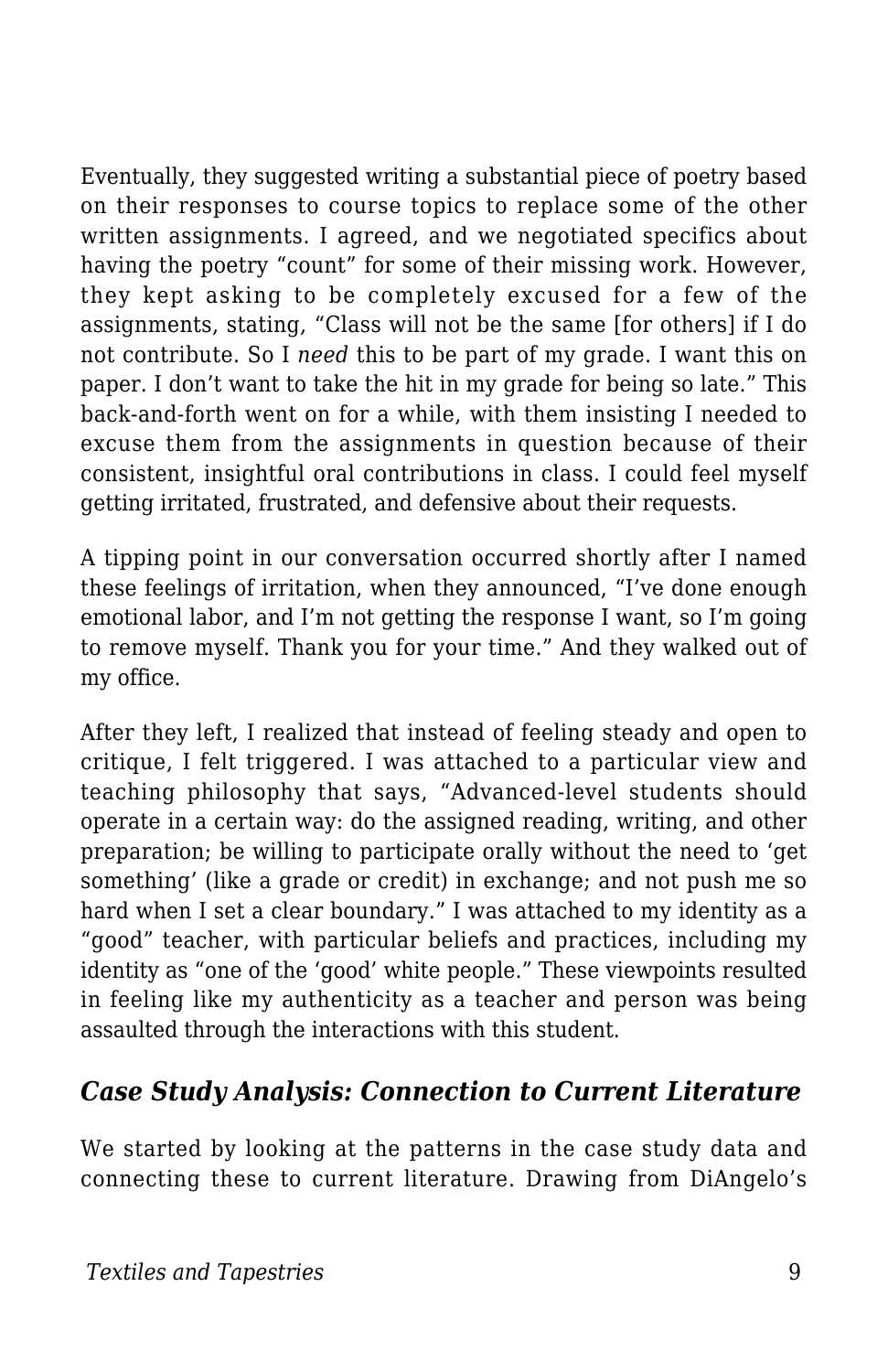(2011) work on white fragility, an analysis of both cases illustrates "white fragility avoidance patterns" in our reaction to the students' critiques. As DiAngelo (2011) writes, "…when an educational program [or student]...directly addresses racism and the privileging of whites, common white responses include anger, withdrawal, emotional incapacitation, guilt, argumentation, and cognitive dissonance" (p. 55). We both experienced emotional incapacitation when the "people of color talk[ed] directly about their racial perspectives (challenge to white racial codes)" (DiAngelo, 2011, p. 57). In Case #1, rather than owning the situation and having the resilience to sit with the discomfort of the situation and truly listen to the students, the professor immediately called upon her colleagues to "help educate her," to "coddle her and make her feel okay about her missteps," and to invoke her "white expectations for racial comfort" (DiAngelo, 2011, p. 55).

In Case #2, the professor reports that she "couldn't even talk to anyone about this" because she "did not have the words for it." This was a form of a "freeze" response—a typical expression of white fragility in the inability to understand or accept criticism from a person of color. The professor reached out to several trusted critical friends to relate the experience and try to get some perspective. She asked their advice on what she should do, and how she should respond. But upon reflection, the professor reports, "Although I felt like I was trying to make sense of what happened, my reaching out was really an attempt to feel 'validated' in my views and actions, and to seek reassurance that my intentions were wholesome and that I was not a 'bad person,'" another indication of white fragility. DiAngelo (2016) cautions that the good/bad binary keeps us stuck, keeps us from learning as we engage in waking up as racialized beings.

Further analysis and discussion in our critical friends group revealed a connection to the literature on white supremacy. In Case #2, in particular, the professor struggles with a conflict between how she has been enculturated by higher education to teach and grade, and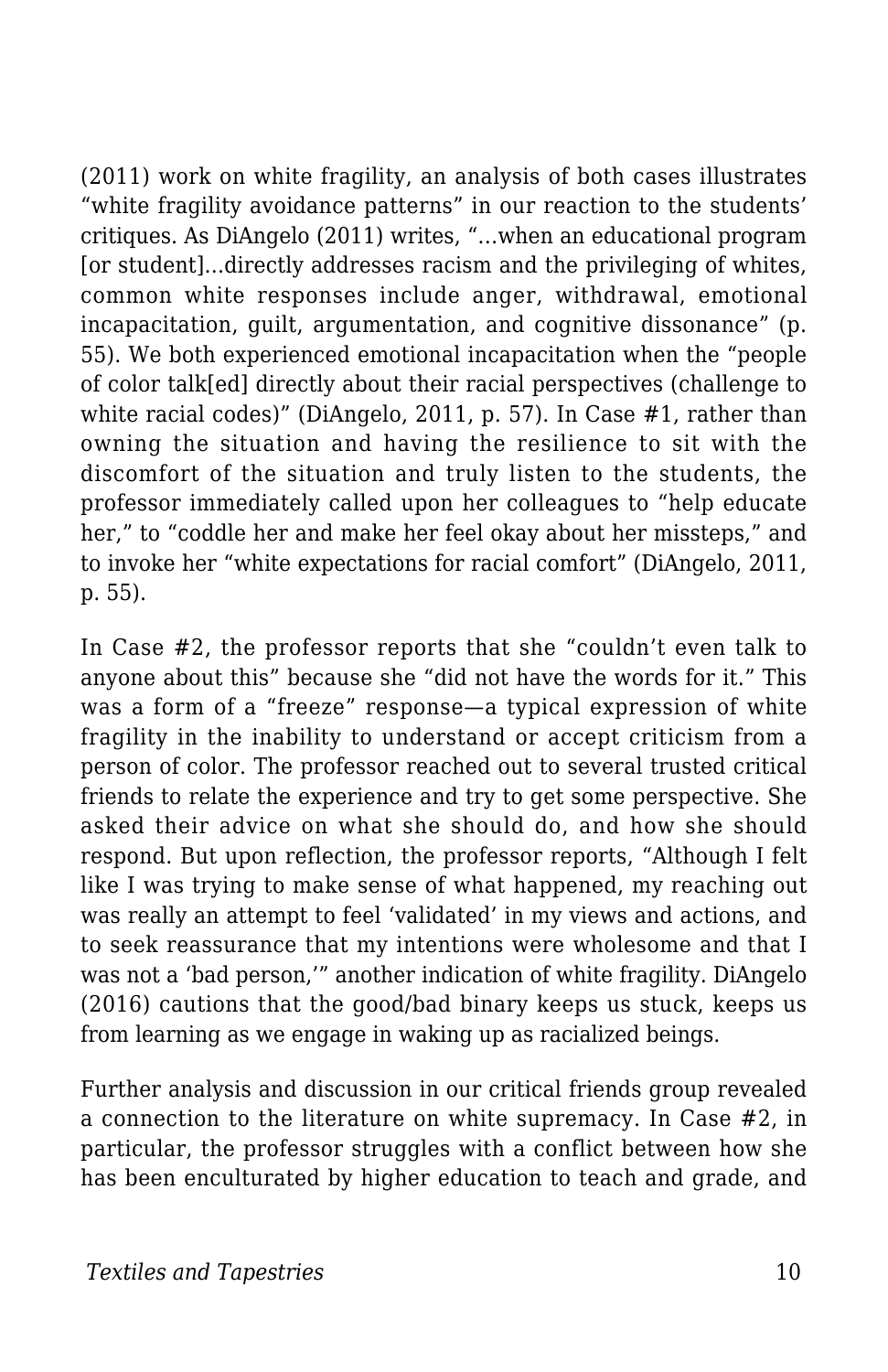what the student was asking for. But what if these conditioned philosophies and practices of teaching are disempowering to students of color? What if students of color, who have often lived the scenarios we present in class to "enlighten" students to social justice issues, feel tired of having to expend emotional labor to share their experiences and educate others about their reality? Critical friend group discussions and readings helped the professor in Case #2 realize that she needed to stop trying to be "right" (DiAngelo, 2016) and just turn towards understanding. Racial harm can be caused in so many different ways, even (or especially by) the most well-intentioned people who deliberately aim to work for social justice.

Through critical friend discussions and collaborative literature reviews, the professor in Case #2 also realized that her inability to sit with the painful and difficult critiques she was receiving resulted in a harmful interaction. She tried to acknowledge her impact on the student directly, but she did not do this authentically. Rather than feel her emotions around the critique and requests, and be present with the student, she subconsciously worked to show that her own viewpoint was "right." Through discussions in the critical friends group, she realized that her expressions of "sadness" or "regret" were just words to pacify the student, without any true feeling of emotions behind them. She was feeling regret about "*her* curriculum as inadequate and harmful," rather than attuning to the pain of the student through mindful, authentic listening, and sincerely acknowledging the impact. The student felt the professor's inauthenticity and responded accordingly. The professor did not allow space for emotion and empathy to be *felt* when the student was telling her about their pain. She may have used "appropriate" words, but the student could not "feel the professor" and therefore could not trust the professor or feel safe with her (Blackwell, 2019; Manning, 2019).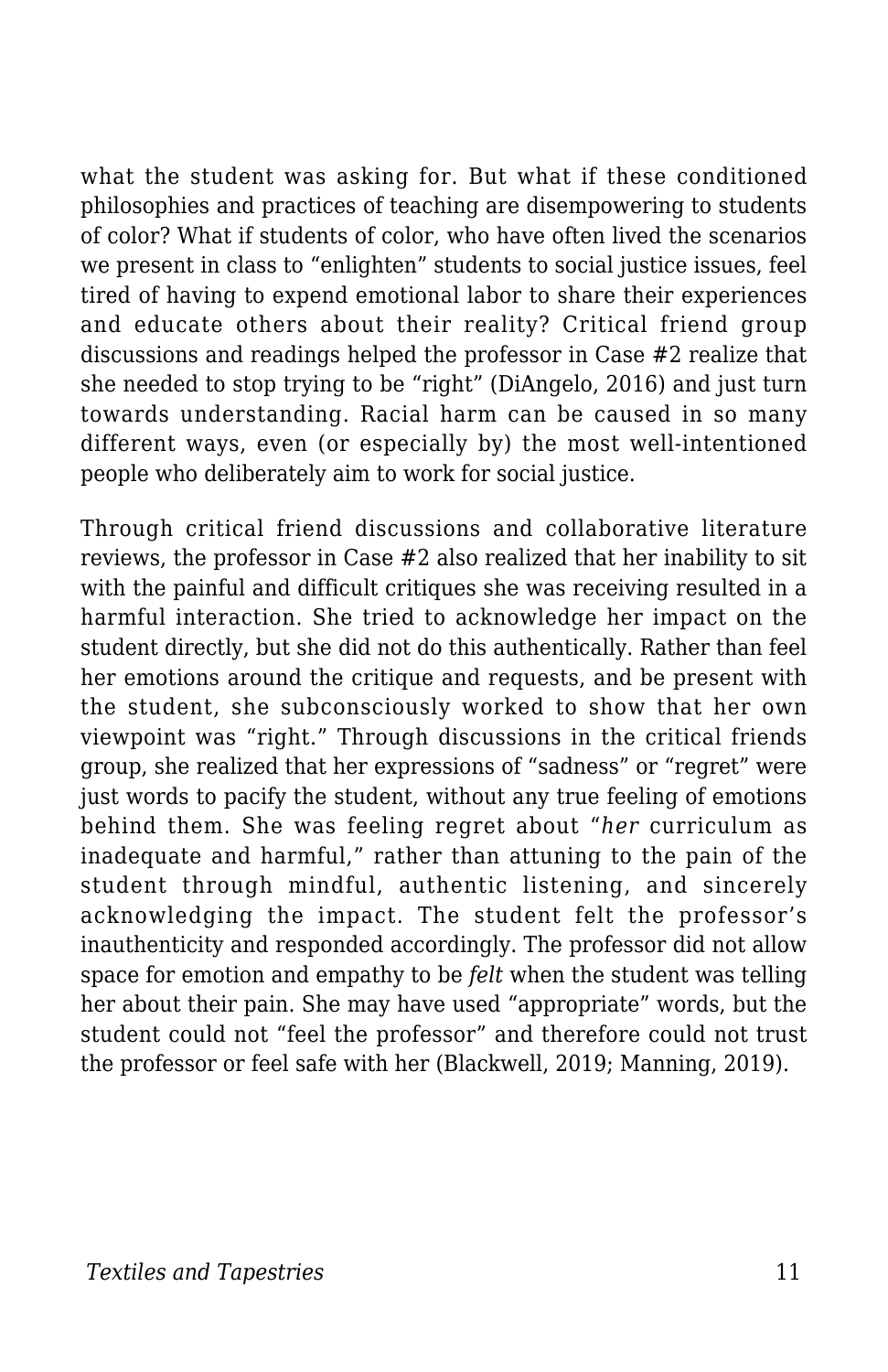### **Next Steps Based on Analysis of Critical Incidents**

Students of color look to us to hold space and bring embodied emotional responses to issues of deep oppression and racism. We realized from patterns in the journal entries and critical friends discussions that we were not adequately bringing embodied responses to these critical incidents. We needed to develop an ability to turn toward the difficulties and truly acknowledge and feel the impact on the students, without first resorting to patterns of avoidance, academic knowledge, theory, and "rightness."

We both are regular practitioners of contemplative practices and often engage in the practice of "sitting with uncomfortable emotions" (Kabat-Zinn, 2003; Neff, 2015; Nhat Hanh, 2011). As critical friends, we made a concerted effort during the analysis and discussions of the journal entries to sit with the emotions, explore them, and recognize, embody, and embrace the fact that we had engaged in white fragility and white supremacy moves. We noticed where and how the emotions occurred in our body, and recognized that these emotions were integral to making change. We continued open and vulnerable discussions as critical friends. We read widely and talked about our own racism and whiteness.

In our attempts to address our white fragility and white privilege, we developed the concept of "embodied resilience practices"—sitting with discomfort, rather than masking discomfort through avoidance or intellectual theory—as one small step toward addressing these issues. Using embodied resilience, we now try to listen mindfully and authentically to student and peer critiques, noting the physical feelings of emotional discomfort as they arise, and realizing that these reactions reflect our white fragility—a fragility we do not need to act on. We try to notice and acknowledge our emotions in interactions with others, rather than continue to mask any feelings through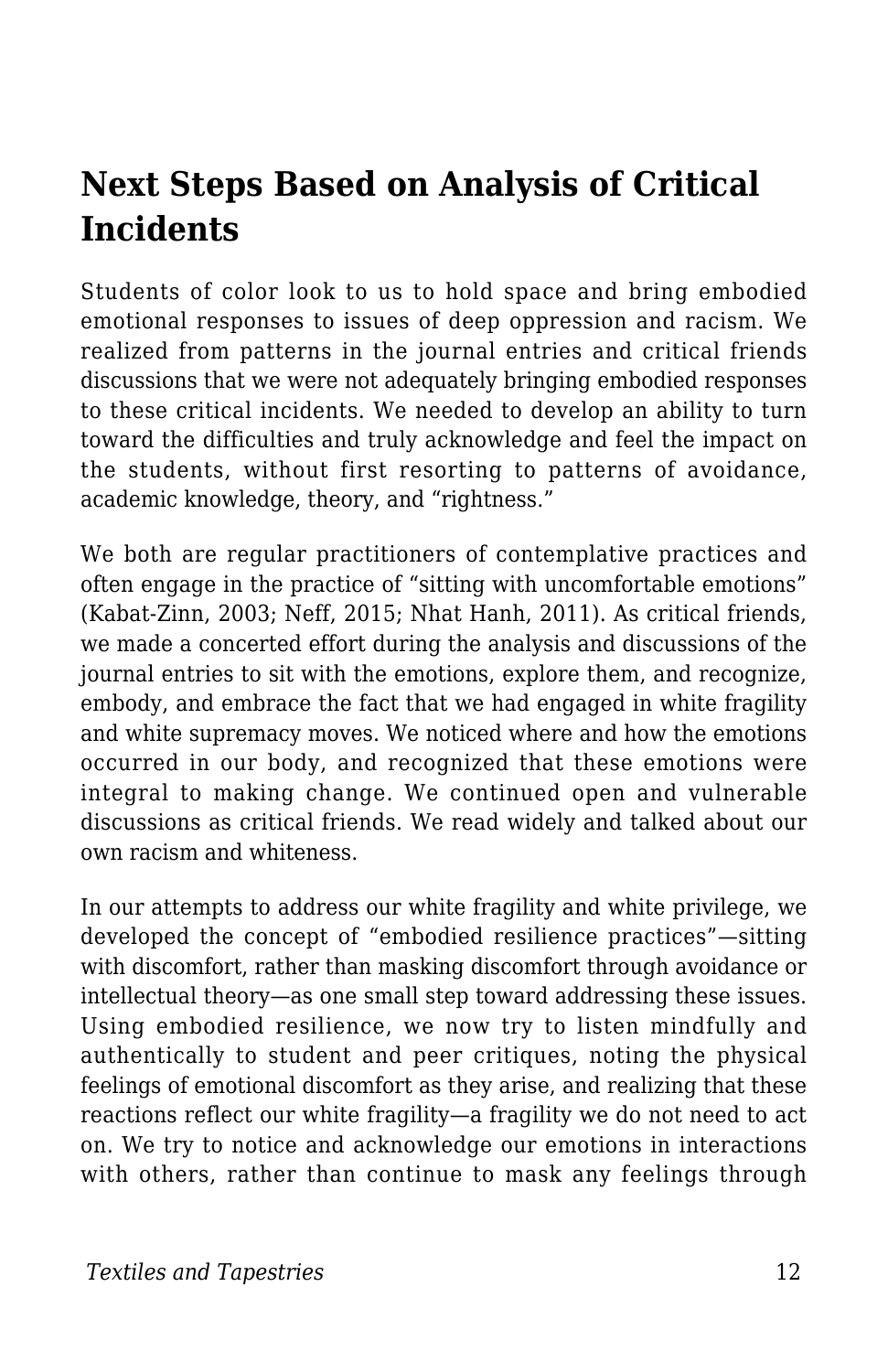theoretical frameworks. We use an embodied emotional approach when reflecting on our pedagogy, to try to better notice the impact of our teachings, rather than continue in the ignorance of white privilege and unintentionally cause harm.

We are continuing our self-study to analyze the impacts of embodied resilience in our interactions. While we have found these strategies effective, they are just a small step toward attempting to reduce harm. We would like to acknowledge that, as white professors, addressing white fragility, white privilege, and white supremacy culture is a lifelong journey.

## **Conclusions/Implications**

Oluo (2018) states that people who choose to engage in critical conversations "will screw this up royally, more than once. It's going to happen, and you should have these conversations anyway" (p. 45). For us as white professors, this work is a lifelong journey. It takes making mistakes repeatedly, being willing to be vulnerable to the feelings generated from that (without getting stuck in shame), reflecting, and being willing to tolerate racial discomfort to increase our ability to stay engaged in racial conversations and interactions (Oluo, 2018). We have been socialized into and conditioned by white supremacy culture, and we need to be willing to be vulnerable about making mistakes, and not be attached to our identity as "one of the good white people" or "social justice educators," both of which encourage the ego to be involved, and foster a stance of white fragility (DiAngelo, 2011, 2016). But being open to criticism and vulnerable to mistakes requires a resilience that is cultivated by contemplative practices, in which we embody and embrace the emotions that accompany openness and vulnerability, without trying to change or run away from them. As long as white academics attempt to push away emotions and approach difficult incidents from an intellectual and theoretical stance, white fragility will continue to be evoked, students and/or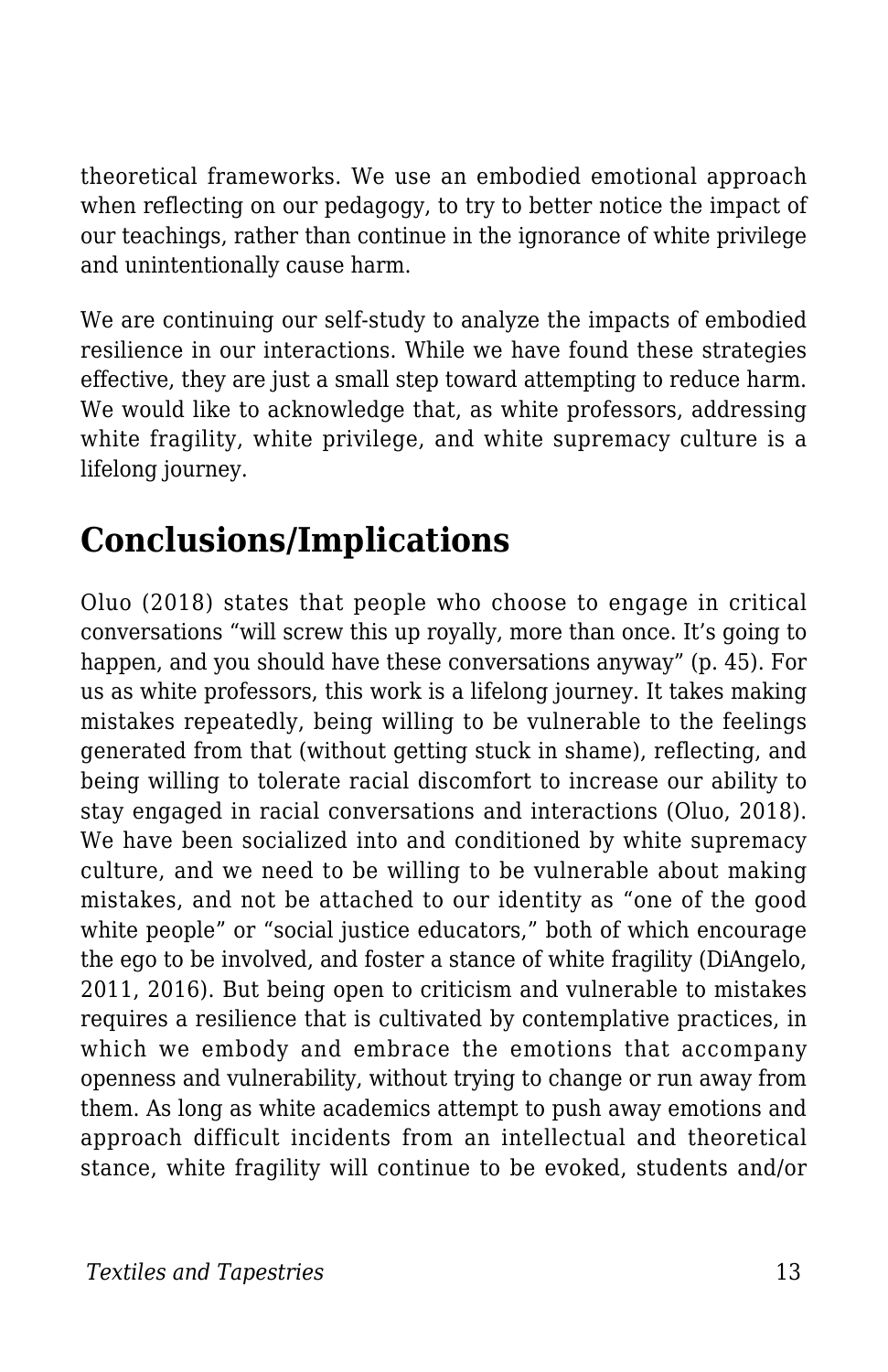peers will not be thoroughly or authentically heard, and unconscious harm will potentially occur.

This chapter is our attempt to be transparent and vulnerable, and provide the reader with our own examples that exemplify the all-toocommon moves that white academics make to protect their whiteness and its fragility. It is also our attempt to provide readers with contemplative responses that have helped us to build embodied resilience. These contemplative practices allow us to embrace the vulnerable, to not fear the human emotions that accompany our journey toward learning, to listen deeply to critiques from those who are most impacted by our teaching, and to embrace our lack of knowledge when it comes to addressing oppression, much of which we, as white educators, have not experienced, and cannot fully grasp.

### **References**

Blackwell, K. (2019). Race and the body: Why somatic practices are essential for racial justice.*The Arrow Journal, 6*(1), 10-24. [https://edtechbooks.org/-tMBj](https://arrow-journal.org/the-necessity-of-including-embodiment-and-lineage-in-racial-justice-work/)

DiAngelo, R. (2011). White fragility. *International Journal of Critical Pedagogy, 3*(3), 54-70.

DiAngelo, R. (2016). *What does it mean to be white? Developing white racial literacy* (2nd ed.). Peter Lang.

Forgasz, R., Berry, A., & McDonough, S. (2014). Embodied approaches to S-STEP research into teacher educator emotion. In D. Garbett & A. Ovens (Eds.), *Changing practices for changing times: Past, present and future possibilities for self-study research (Proceedings of the Tenth International Conference on Self-Study of Teacher Education Practices)* (pp. 82–84). University of Auckland Press.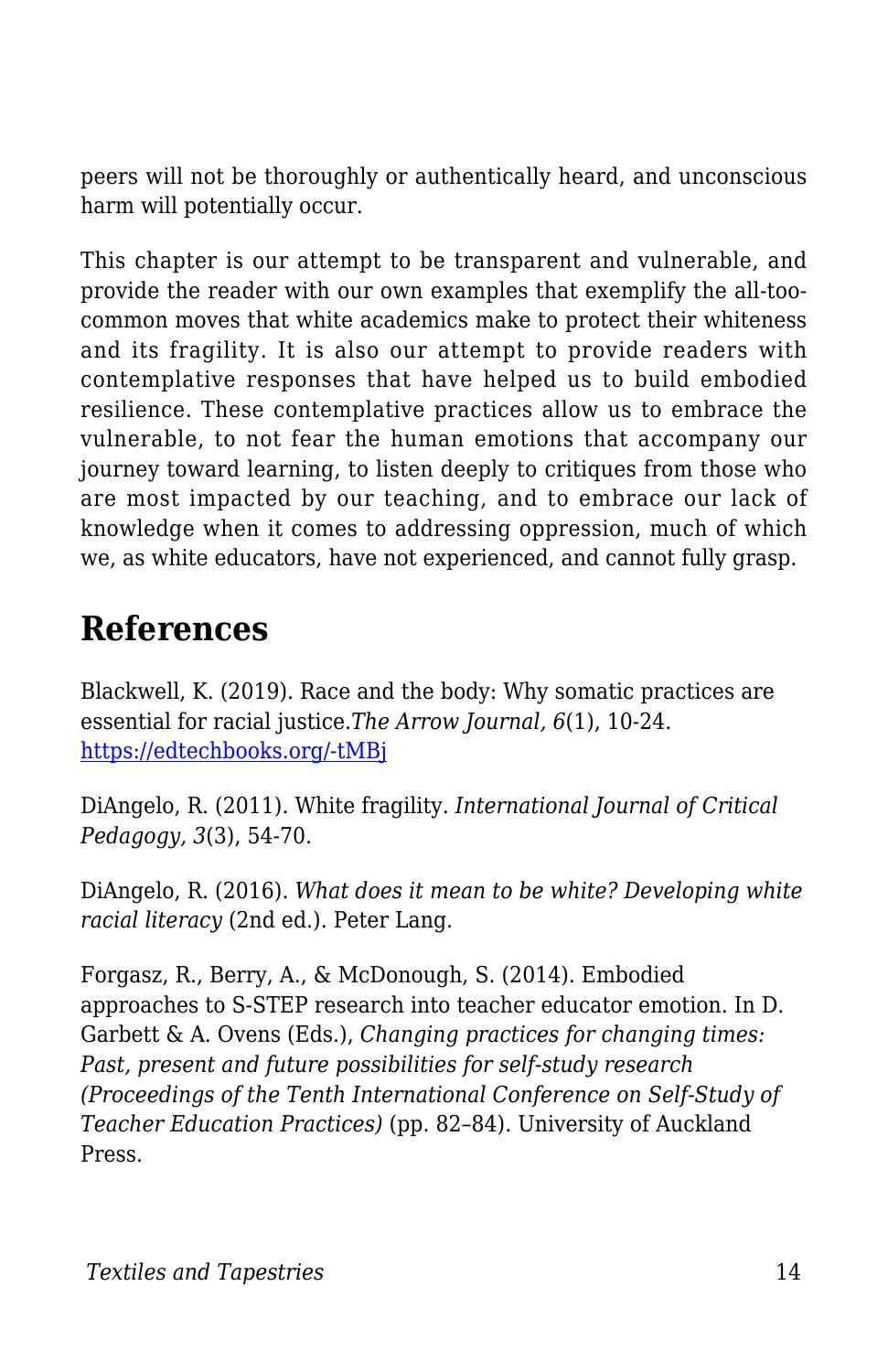Garbett, D., Ovens, A., & Thomas, L. (2018). Biculturalism 101: A selfstudy exploring culturally responsive practice. *Studying Teacher Education, 14*(3), 308-319.

Kabat-Zinn, J. (2003). *Vivir con plenitud las crisis*. Kairós.

Kendall, F. (2013). *Understanding white privilege*. Routledge.

LaBoskey, V. K. (2004). The methodology of self-study and its theoretical underpinnings. In J. J. Loughran, M. L. Hamilton, V. K. LaBoskey, & T. Russell (Eds.), *International handbook of self-study of teaching and teacher education practices* (Vol. 1, pp. 817-869). Kluwer.

Manning, R. (2019). Session 6 presentation. In *Social change: Supporting diversity, equity, and inclusion* (online course). Nonviolent Communication Academy.

Matias, C. E. & Mackey, J. (2016). Breakin' down whiteness in antiracist teaching: Introducing critical whiteness pedagogy. *Urban Review, 48*, 32-50.

Neff, K. (2015). *Self-compassion: The proven power of being kind to yourself.* William Morrow.

Nhat Hanh, T. (2011). *La ira*. Oniro.

Oluo, I. (2018). *So you want to talk about race.* Seal Press.

School Reform Initiative (n.d.). *The paseo or circles of identity.* [https://edtechbooks.org/-mxHx](https://schoolreforminitiative.org/doc/paseo.pdf)

Spindler, G., & Spindler, L. (1997). Cultural process and ethnography: An anthropological perspective. In G. Spindler (Ed.), *Education and cultural process: Anthropological approaches* (pp. 56-76). Waveland Press.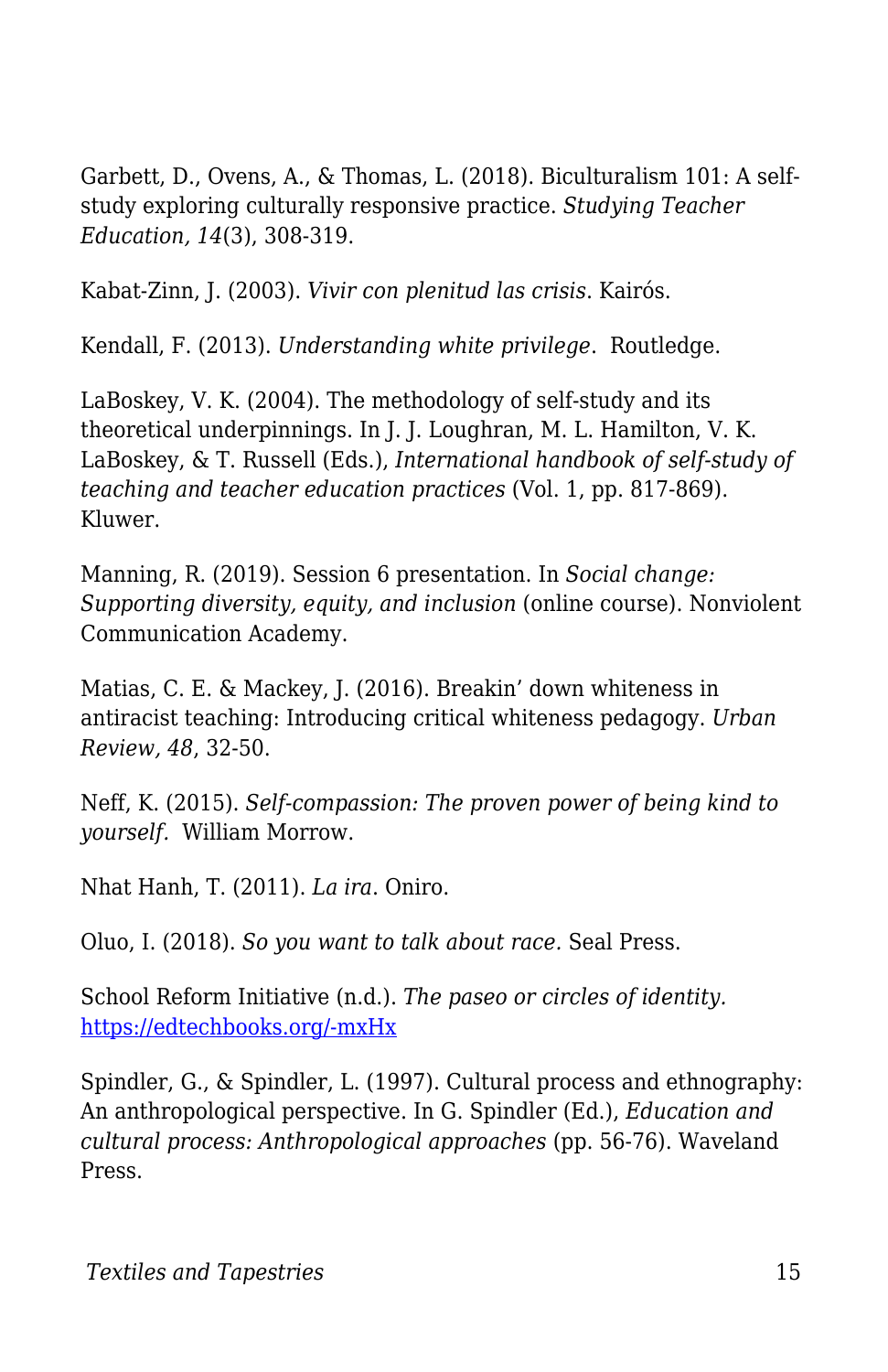Spradley, J. (1980). *Participant observation*. Harcourt Brace College Publishers.

Williams, M., Teasdale, J., Segal, Z., & Kabat-Zinn, J. (2010). *Vencer la depresión*. Planeta.

Winans, A. E. (2012). Cultivating critical emotional literacy: Cognitive and contemplative approaches to engaging difference. *College English, 75*(2), 150-170.



Grassi, E. & Dorman, E. (2020). Teacher Educators' Embodied Resilience in Responding to Race-Based Critical Incidents in Social Justice Education. In C. Edge, A. Cameron-Standerford, & B. Bergh (Eds.), *Textiles and Tapestries*. EdTech Books. Retrieved from https://edtechbooks.org/textiles\_tapestries\_self\_study/tea cher educators